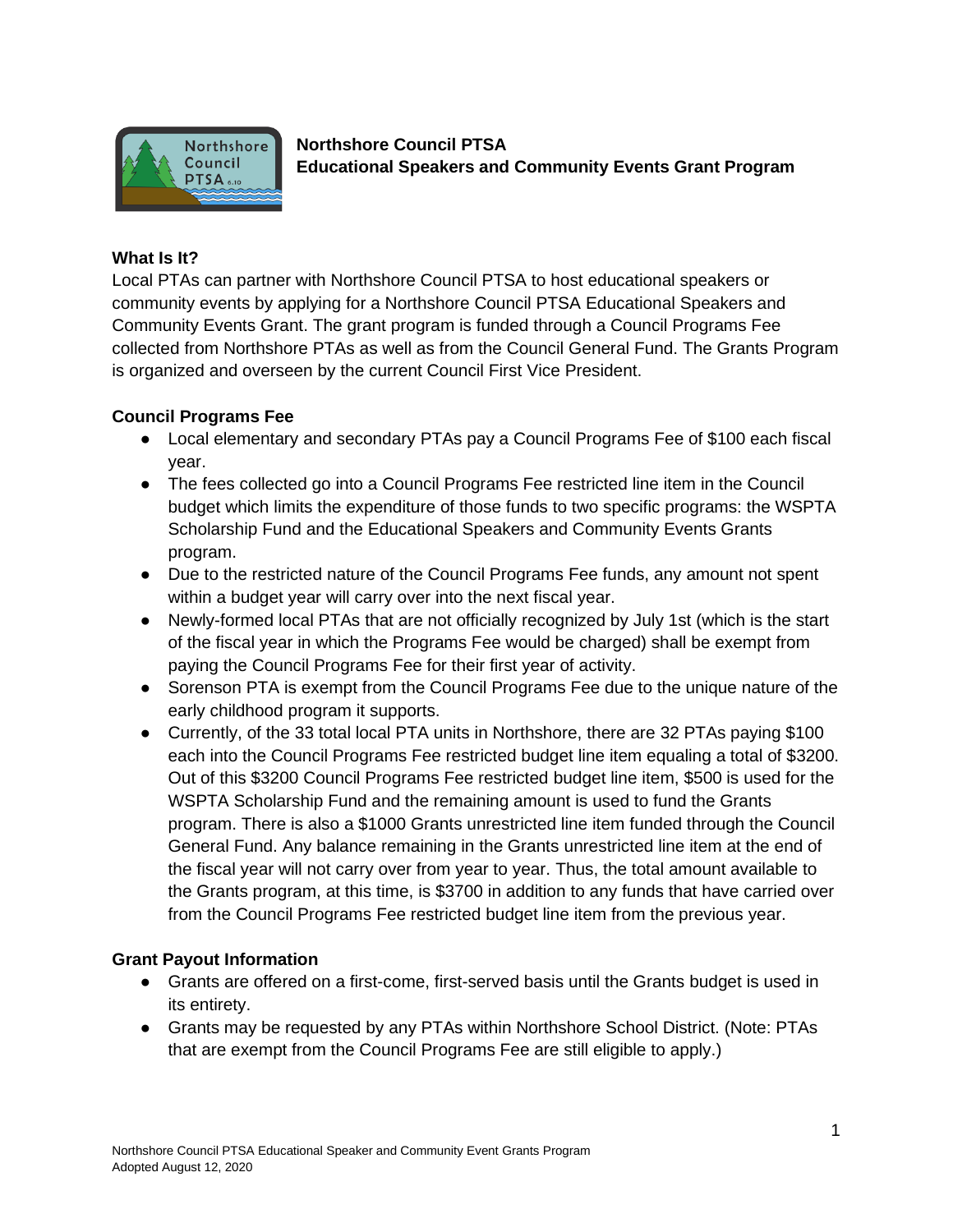- Members of local PTAs may submit applications, but they must receive approval from their local PTA Board of Directors before submission. This local Board of Directors approval will be verified.
- Local PTAs who are granted funds must work with the Council Treasurer to either request reimbursement of funds (including a completed reimbursement request form and associated invoices/receipts) or to make payment directly to the speaker/vendor/organization by providing appropriate documentation/information.
- Granted funds must be used by the end of the fiscal year in which it was granted unless special permission is granted by the Council Board of Directors to roll funds over to the next year due to unforeseen circumstances.

# **Applications**

- The grant application will be updated annually and be ready to distribute in August.
- The grant opportunity, along with application, will be advertised using all of the available communication formats utilized by Council (e.g., social media, website, bi-weekly newsletter, email from VP's of Support, etc.).
- Applications may be returned electronically to [vp@northshorecouncilptsa.org](mailto:vp@northshorecouncilptsa.org) or mailed to:

Northshore Council PTSA P.O. Box 1001 Bothell, WA 98041–1001

- Application due dates will be provided in August and will include at least three submission deadlines through Fall/Winter.
- Each application submission due date should be at least 10 days before a scheduled Council Board of Directors meeting. This time allows the Grants Committee to review applications, decide on grant awards and prepare for presentation to the Council Board of Directors.

# **Grants Committee**

- Applications will be reviewed by a Grants Committee formed by the current Council First Vice President. The committee will include at least three members of the Northshore Council PTSA Board of Directors.
- The First Vice President acts as the chair/spokesperson of the Grants Committee.
- The Grants Committee ultimately decides who shall be awarded a grant and for how much.
- The Grants Committee chair/spokesperson (First Vice President) will present suggestions to the Council Board of Directors for final approval.
- When reviewing applications, the Grants Committee should be looking for speakers/events that are relevant as well as wide reaching. Events that are open to the entire district or to a set of grade levels or age ranges within the district should be prioritized.
- The First Vice President will notify applicants within one week of the Grants Committee's decision and Council Board of Directors's final approval. This notice will include:
	- For declined applications -